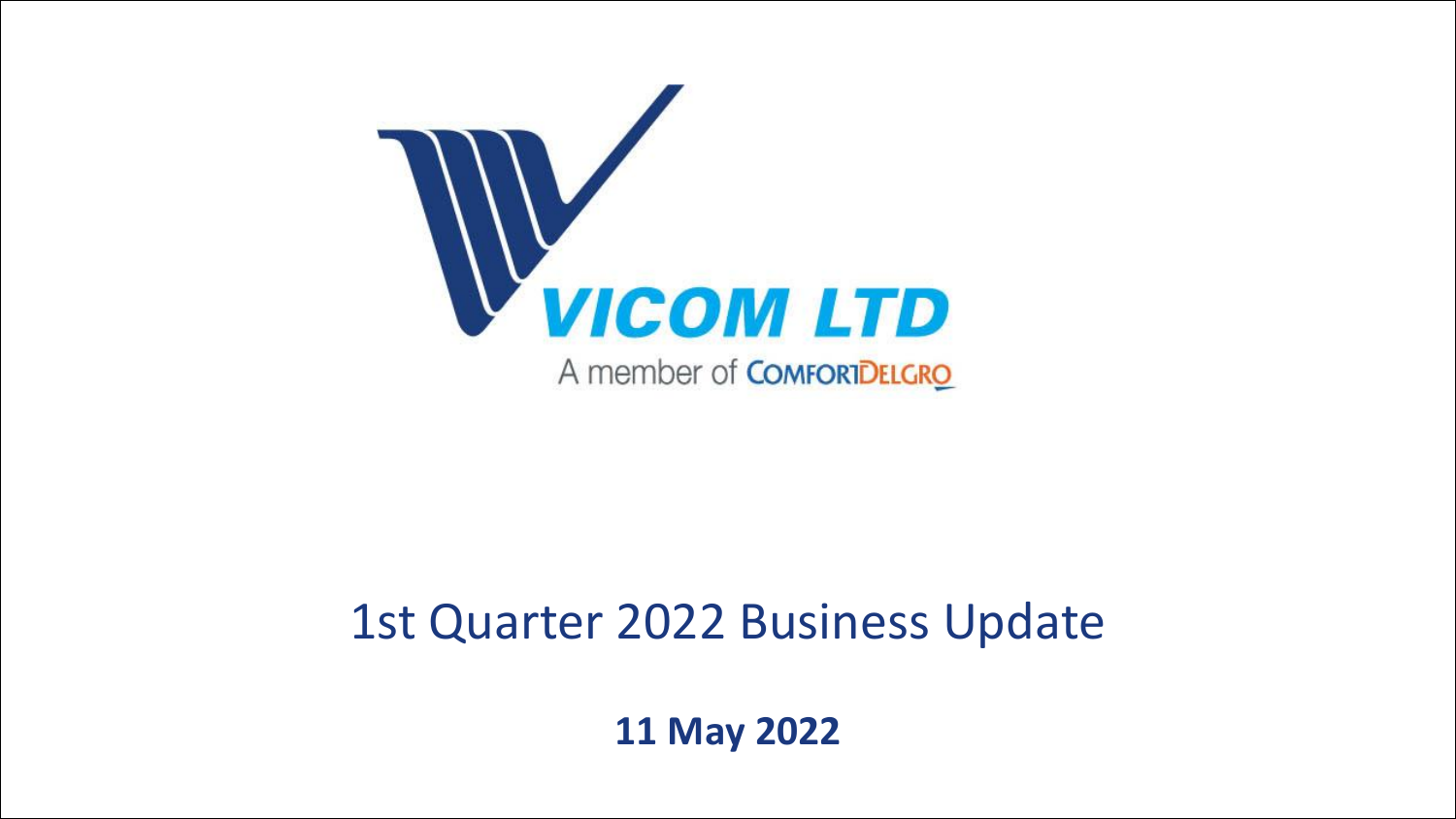## **Disclaimer**

This presentation is for information only and does not constitute an invitation or offer to acquire, purchase or subscribe for shares ("Shares") in VICOM Ltd (the "Company"). The value of shares and the income derived from them may fall as well as rise. Shares are not obligations of, deposits in, or guaranteed by, the Company or any of its affiliates. An investment in Shares is subject to investment risks, including the possible loss of the principal amount invested. The past performance of the Company is not necessarily indicative of its future performance.

This presentation may also contain forward looking statements that involve risks and uncertainties. Actual future performance, outcomes and results may differ materially from those expressed in forward looking statements as a result of a number of risks, uncertainties and assumptions. You are cautioned not to place undue reliance on these forward looking statements, which are based on current view of management on future events.

No part of this document, nor the fact of its distribution, should form the basis of, or be relied on in connection with, any contract or commitment or investment decision whatsoever. No representation, warranty or undertaking, express or implied, is made as to, and no reliance should be placed on, the fairness, accuracy, completeness or correctness of the information or the opinions contained herein. None of the Company or any of its subsidiaries, affiliates, advisors or representatives and agents shall have any responsibility or liability whatsoever (in negligence or otherwise) relating to the accuracy or completeness of the information and opinions contained in this document or for any loss howsoever arising from any reliance or use of this document or its contents or otherwise arising in connection with the document. The information contained in this document is not to be taken as any recommendation made by the Company or any other person to enter into any agreement with regard to any investment.

The inclusion of financial information in this document should not be regarded as a representation or warranty by the Company, or any of its affiliates, advisors or representatives or any other person as to the accuracy or completeness of such information's portrayal of the financial condition or results of operations of the Company and should not be relied upon when making an investment decision. The information contained in this document is provided as at the date of this document and is subject to change without notice.

If you have any doubt about the foregoing or any content of this document, you should obtain independent professional advice.

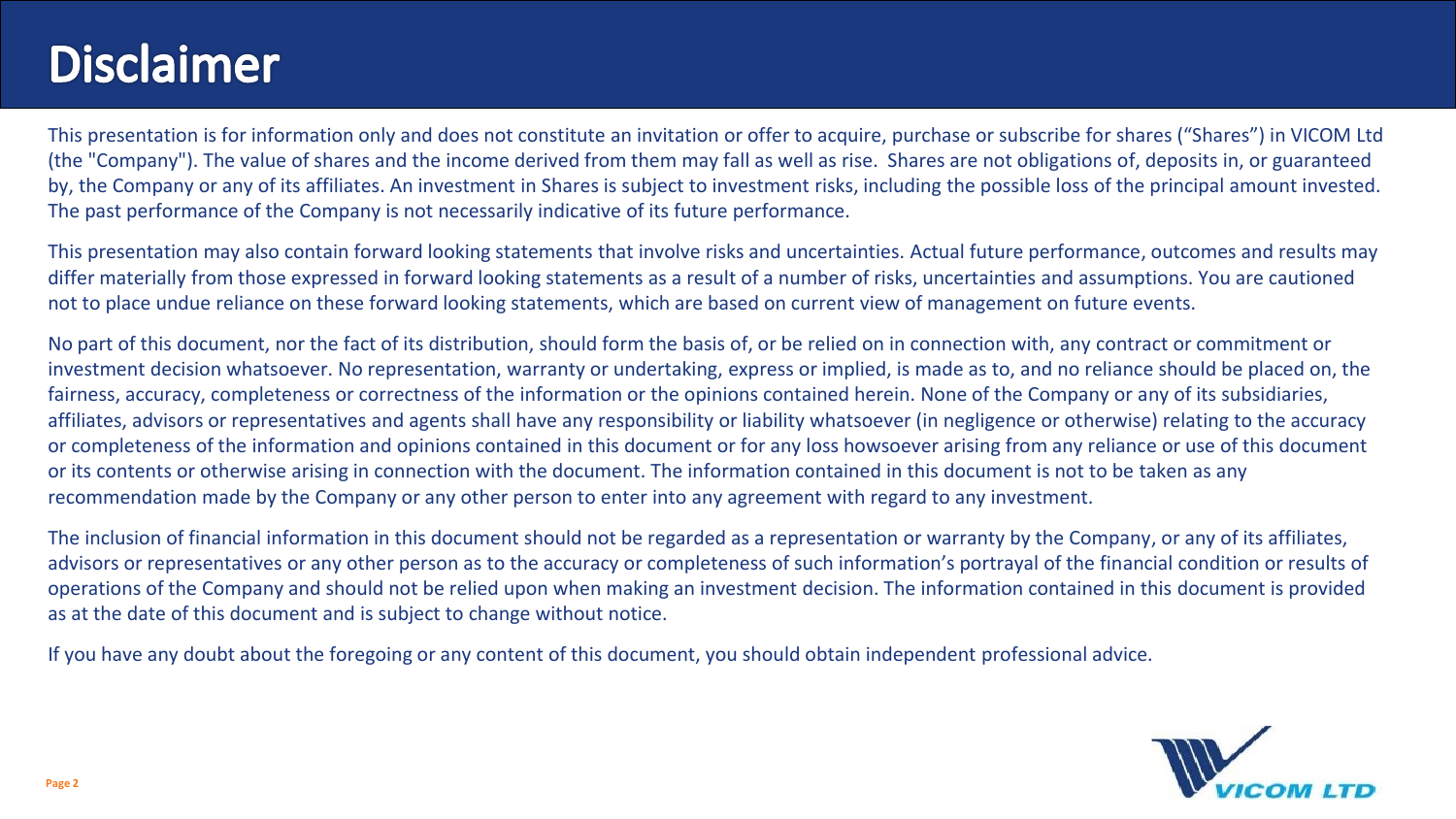

- Operational Update for 1Q 2022
- Financial Update for 1Q 2022



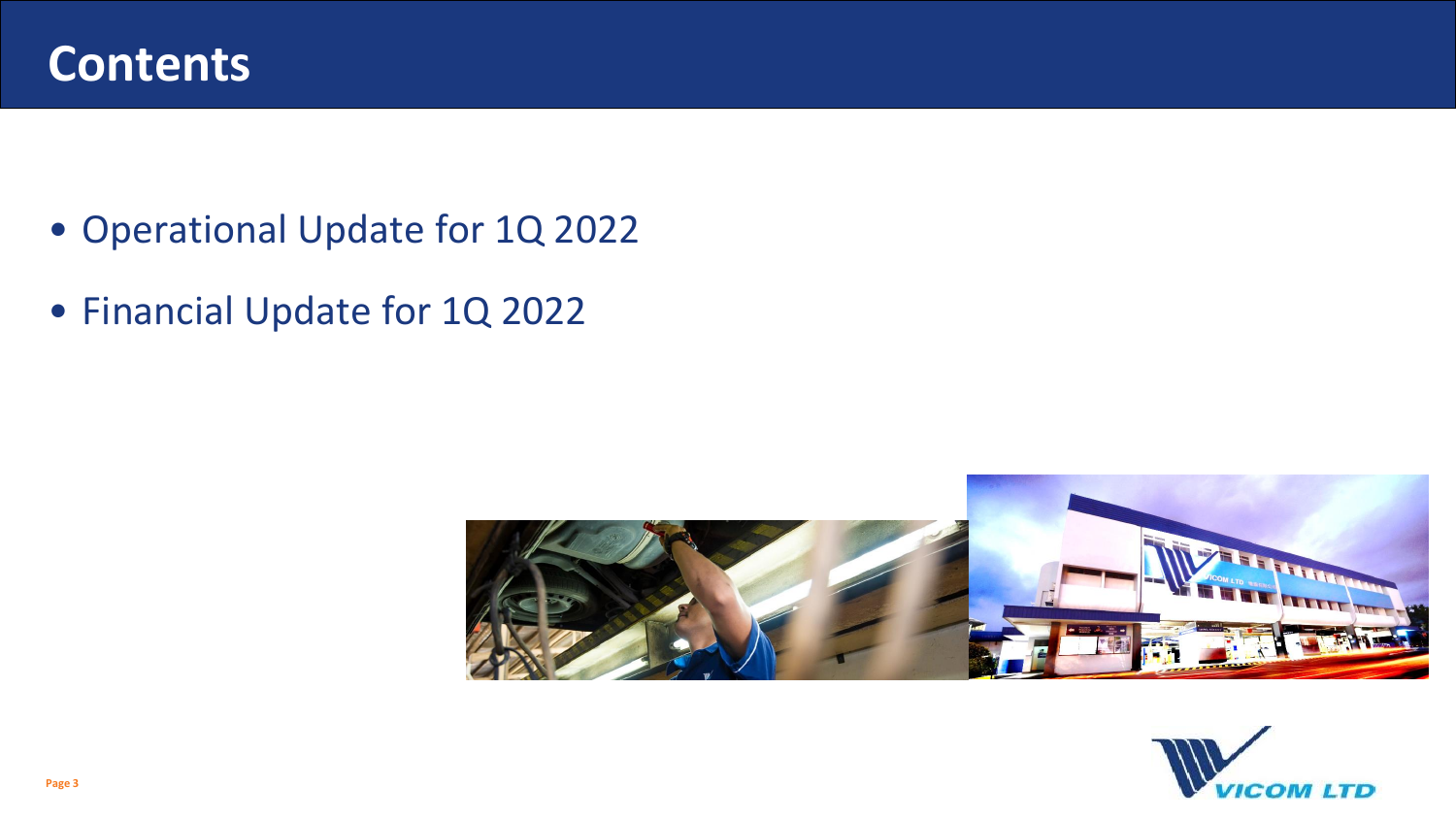# **OPERATIONAL UPDATE FOR 1ST QUARTER 2022**

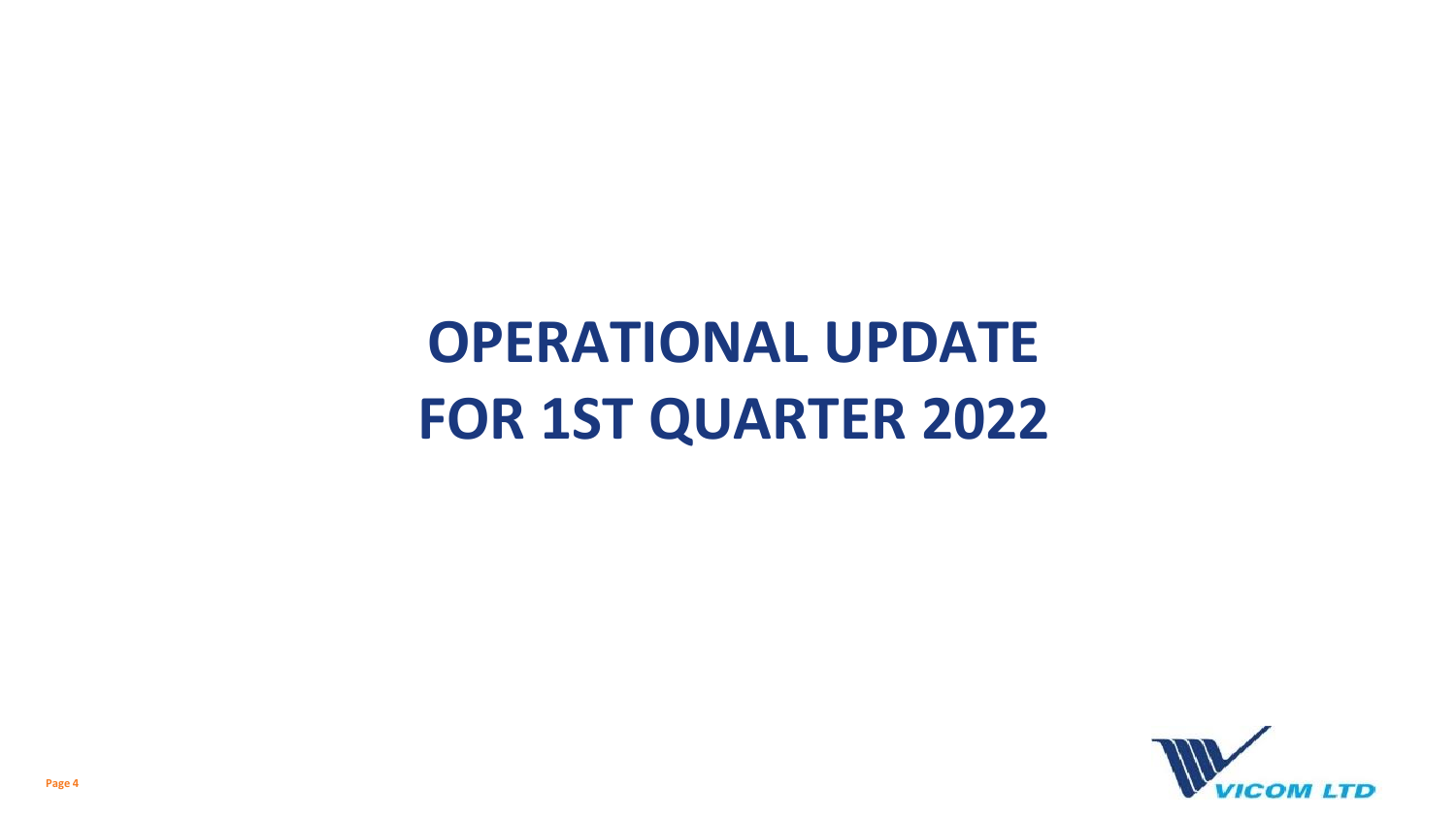## **Operational Update for 1st Quarter 2022**

#### **Business Climate**

• Singapore adopted a "living-with-COVID" approach, removed most restrictions starting from 26 April 2022. As a result, the economy is expected to recover progressively; consequently business in the next quarter should grow in tandem.

#### **Vehicle Inspection Business**

The vehicles inspection business has largely been stable, except that there was lower demand for new car registrations / emission testing services as a result of the worldwide shortage of microchips affecting vehicle productions.

#### **Non-Vehicle Testing Business**

- Overall business continued to improve in 1Q 2022 and is expected to mirror the trajectory of the Singapore economy.
- However, there are considerable inflationary cost pressures as a result of supply chain disruptions and shortages of labour.

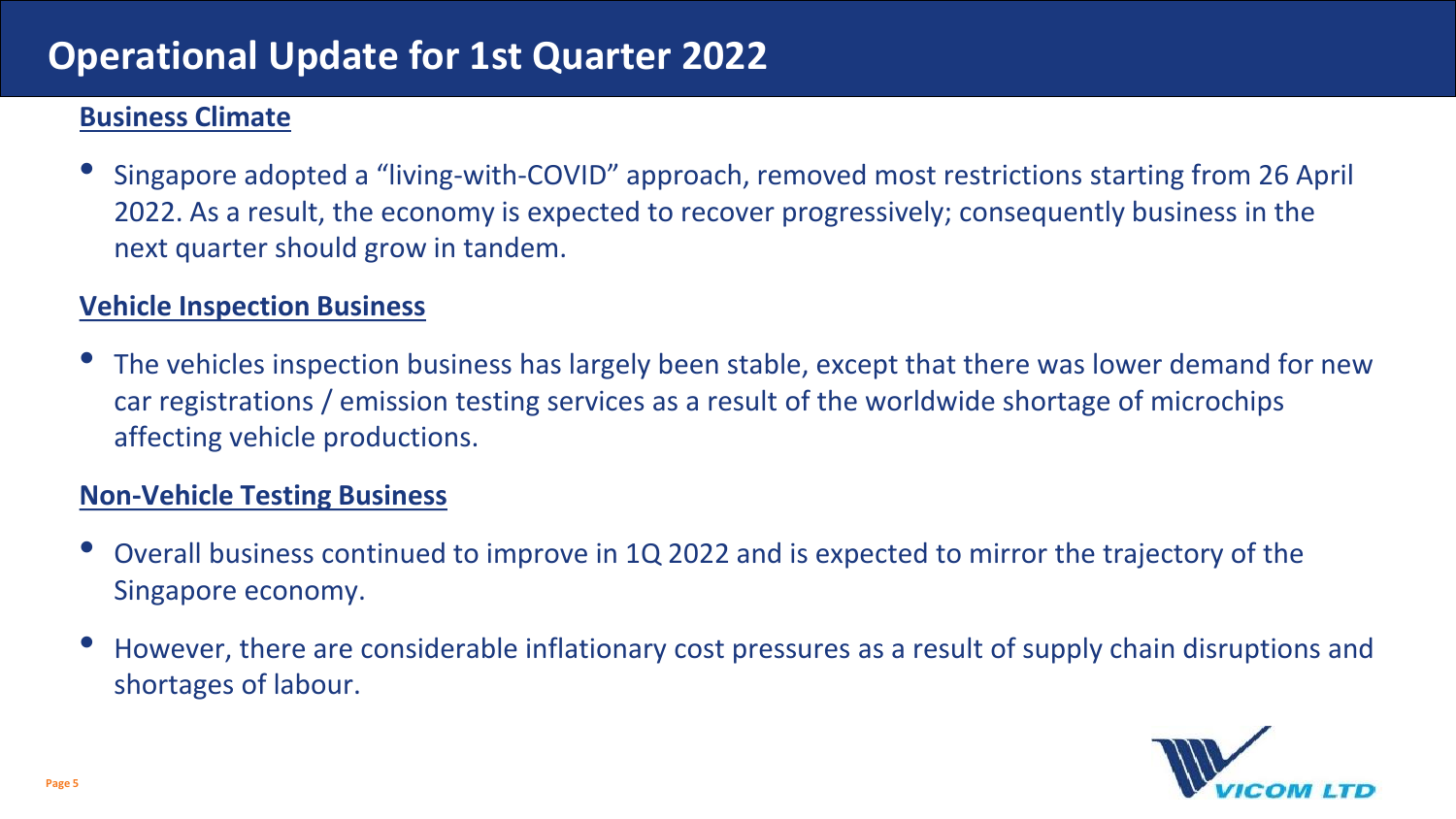# **FINANCIAL UPDATE FOR 1STQUARTER 2022**

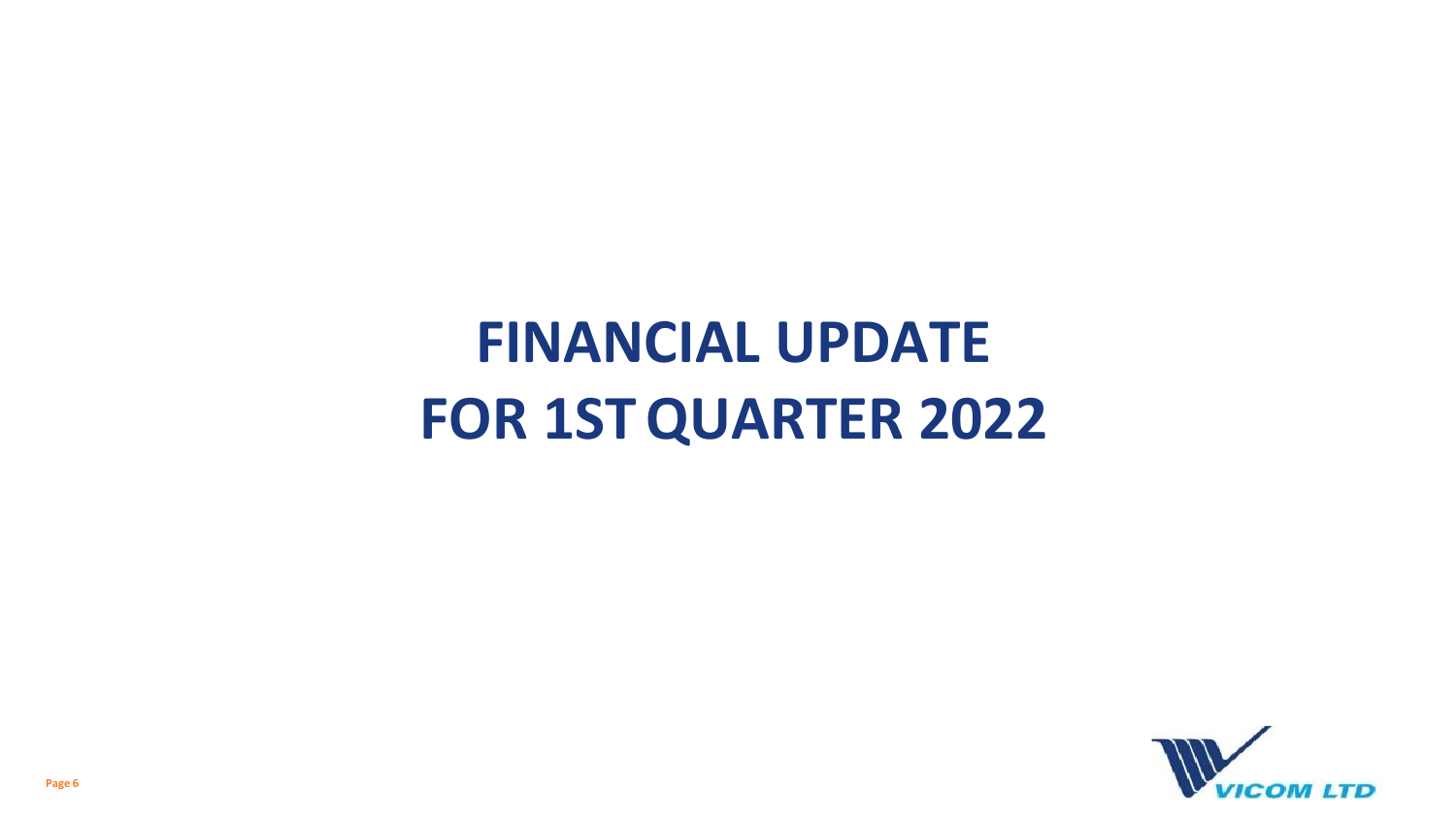## **Income Statement – 1st Quarter 2022**

|                                                            | <b>1Q 2022</b> | <b>1Q2021</b> | Fav/(Adv) |        |
|------------------------------------------------------------|----------------|---------------|-----------|--------|
|                                                            | \$'000         | \$'000        | \$'000    | %      |
| Revenue                                                    | 26,034         | 24,074        | 1,960     | 8.1    |
| <b>Operating Costs</b>                                     | (17, 964)      | (16, 438)     | (1,526)   | (9.3)  |
| <b>Operating Profit</b>                                    | 8,070          | 7,636         | 434       | 5.7    |
| <b>Profit After Tax</b>                                    | 6,442          | 6,273         | 169       | 2.7    |
| Profit after Tax and Minority Interest (PATMI)             | 6,343          | 6,158         | 185       | 3.0    |
|                                                            |                |               |           |        |
| <b>EBITDA</b>                                              | 9,847          | 9,376         | 471       | 5.0    |
|                                                            |                |               |           |        |
| <b>Operating Profit before COVID-19 Government Reliefs</b> | 7,974          | 7,050         | 924       | 13.1   |
| <b>COVID-19 Government Reliefs</b>                         | 96             | 586           | (490)     | (83.6) |
| Operating Profit after COVID-19 Government Reliefs         | 8,070          | 7,636         | 434       | 5.7    |

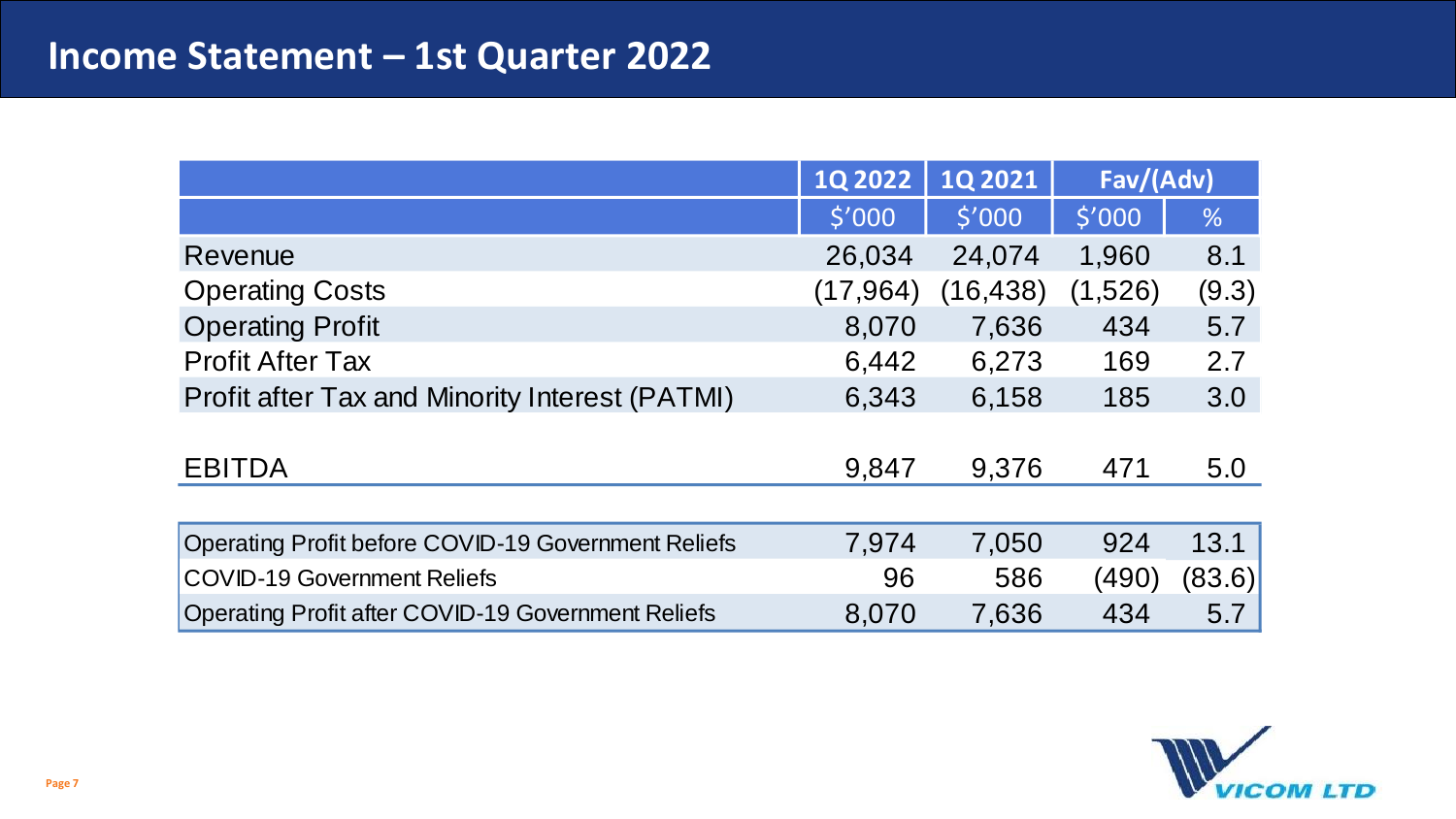#### **1Q 2022 versus 1Q 2021**

- Revenue  $\uparrow$  \$1.9m Mainly from the higher business volume in the non-vehicle testing business as it rides on the recovery phase of the Singapore economy.
- Operating Costs  $\uparrow$  \$1.5m Higher operating costs of \$1.0m in tandem with higher business volume and lower COVID-19 Government reliefs of \$0.5m.
- Operating Profit  $\uparrow$  \$0.4m This is due to the higher revenue which more than offset the higher operating costs.
- **PATMI ↑ \$0.2m Contributed by higher operating profit but offset by higher tax expense.**

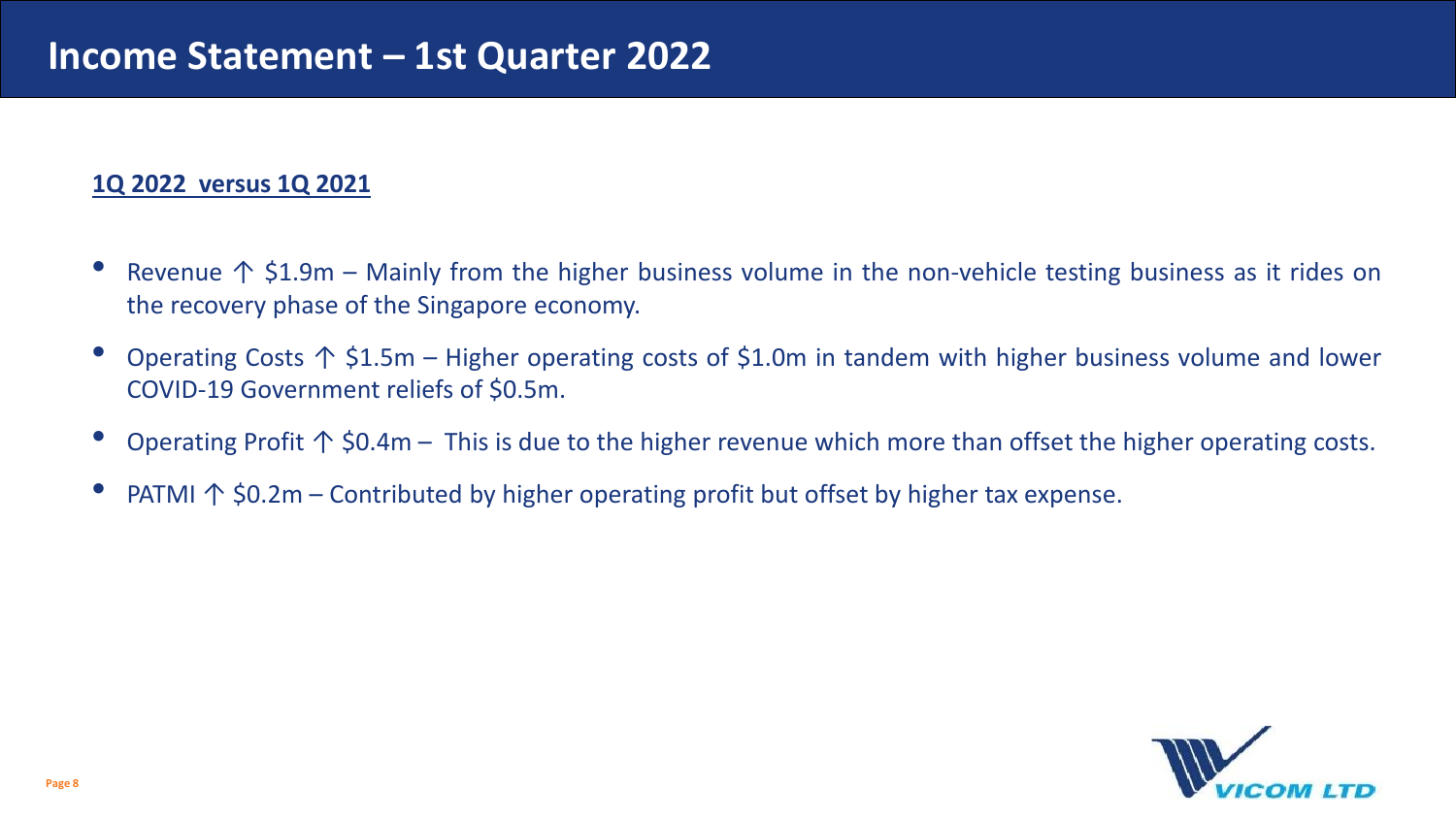### **Balance Sheet**

|                                | <b>Mar 22</b>   | <b>Dec 21</b> | Fav/(Adv) |       |
|--------------------------------|-----------------|---------------|-----------|-------|
|                                | $$^{\prime}000$ | \$'000        | \$'000    | $\%$  |
| Cash & Cash Equivalents        | 78,864          | 75,360        | 3,504     | 4.6   |
| <b>Other Current Assets</b>    | 14,491          | 12,326        | 2,165     | 17.6  |
| <b>Non-Current Assets</b>      | 110,976         | 112,079       | (1, 103)  | (1.0) |
| <b>Total Assets</b>            | 204,331         | 199,765       | 4,566     | 2.3   |
|                                |                 |               |           |       |
| <b>Current Liabilities</b>     | 37,762          | 39,130        | (1, 368)  | (3.5) |
| <b>Non-Current Liabilities</b> | 32,183          | 32,421        | (238)     | (0.7) |
| <b>Total Liabilities</b>       | 69,945          | 71,551        | (1,606)   | (2.2) |
|                                |                 |               |           |       |
| <b>Total Equity</b>            | 134,386         | 128,214       | 6,172     | 4.8   |

- Balance sheet remains strong with healthy cash & cash equivalents of \$78.9m.
- Other Current Assets increased by \$2.2m mainly from higher trade receivables.
- Non-Current Assets decreased by \$1.1m mainly from depreciation of vehicles, premises and equipment.
- Total liabilities were lower by \$1.6m mainly due to lower trade creditors and accrued expenses.

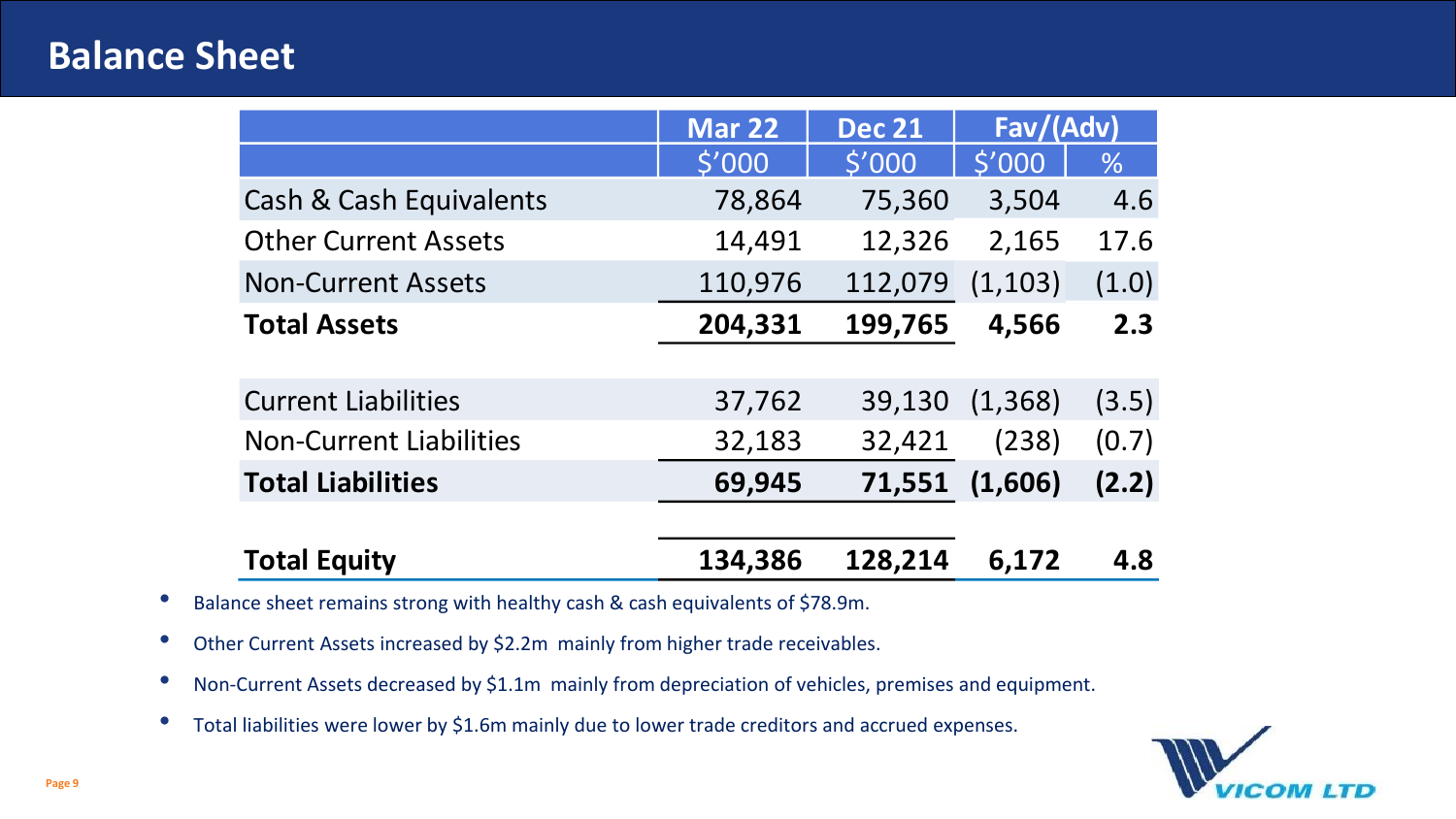## **Cashflow**

|                                                            | <b>1Q 2022</b> |         |
|------------------------------------------------------------|----------------|---------|
|                                                            | \$'000         |         |
| <b>Cash from Operating Activities</b>                      |                | 4,632   |
|                                                            |                |         |
| <b>Utilisation of Cash:</b>                                |                |         |
| <b>CAPEX</b>                                               | (732)          |         |
| Dividends to non-controlling interests                     | (240)          |         |
| Payments under lease liability                             | (267)          |         |
| <b>Total Utilisation of Cash</b>                           |                | (1,239) |
|                                                            |                |         |
| Proceeds from disposal of vehicles, premises and equipment |                | 69      |
| <b>Interest Received</b>                                   |                | 50      |
| <b>Others</b>                                              |                | (8)     |
| <b>Net Cash Generated</b>                                  |                | 3,504   |

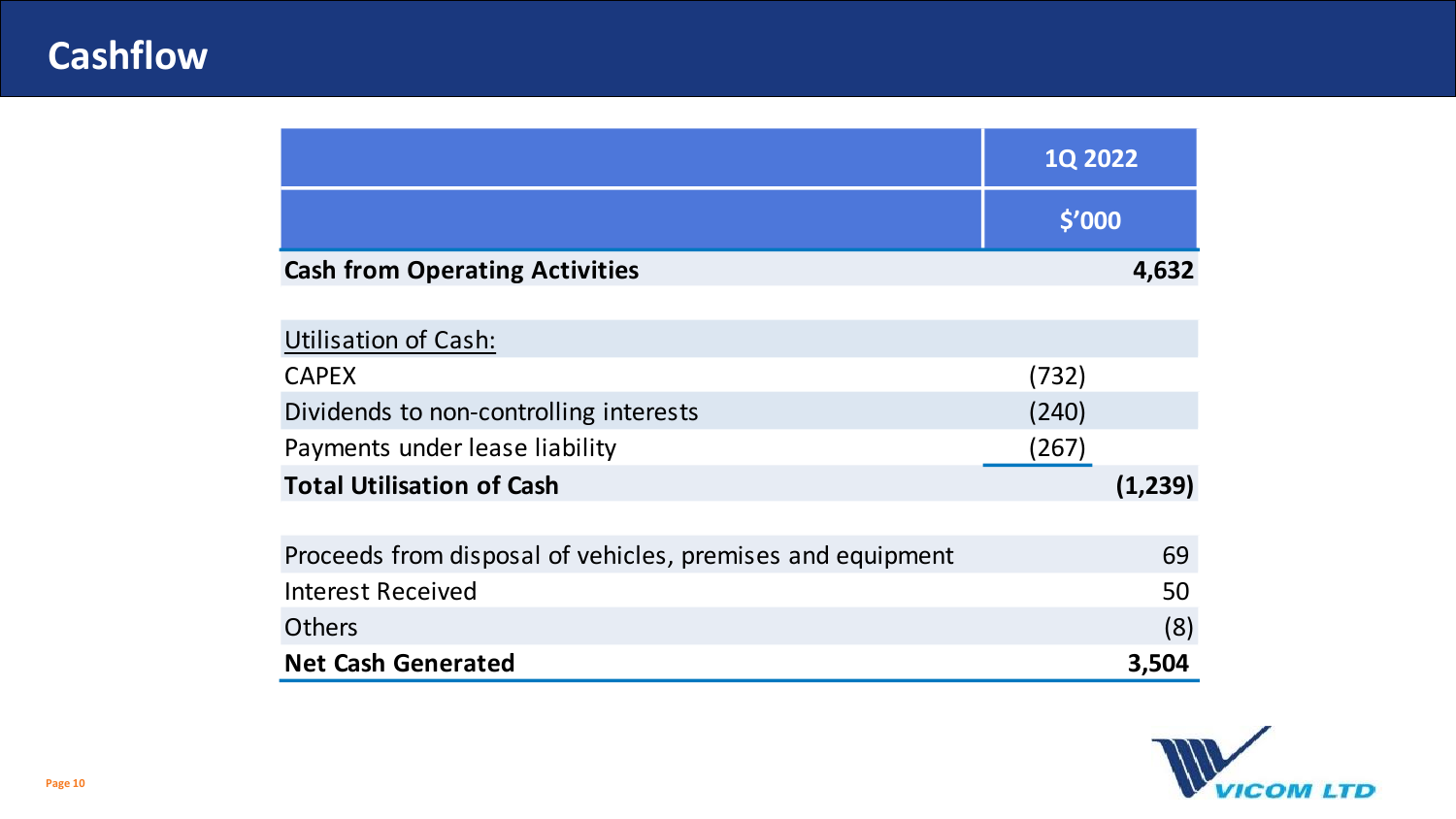## Financial Performance

• Group PATMI at \$6.3m rose by \$0.2m or 3.0% against 1Q 2021.

#### Financial Position

- Strong and resilient balance sheet.
- Healthy cash balance of \$78.9m to support business growth and opportunities.

### Cash Flow

• Net cash generated of \$3.5m during 1Q 2022.